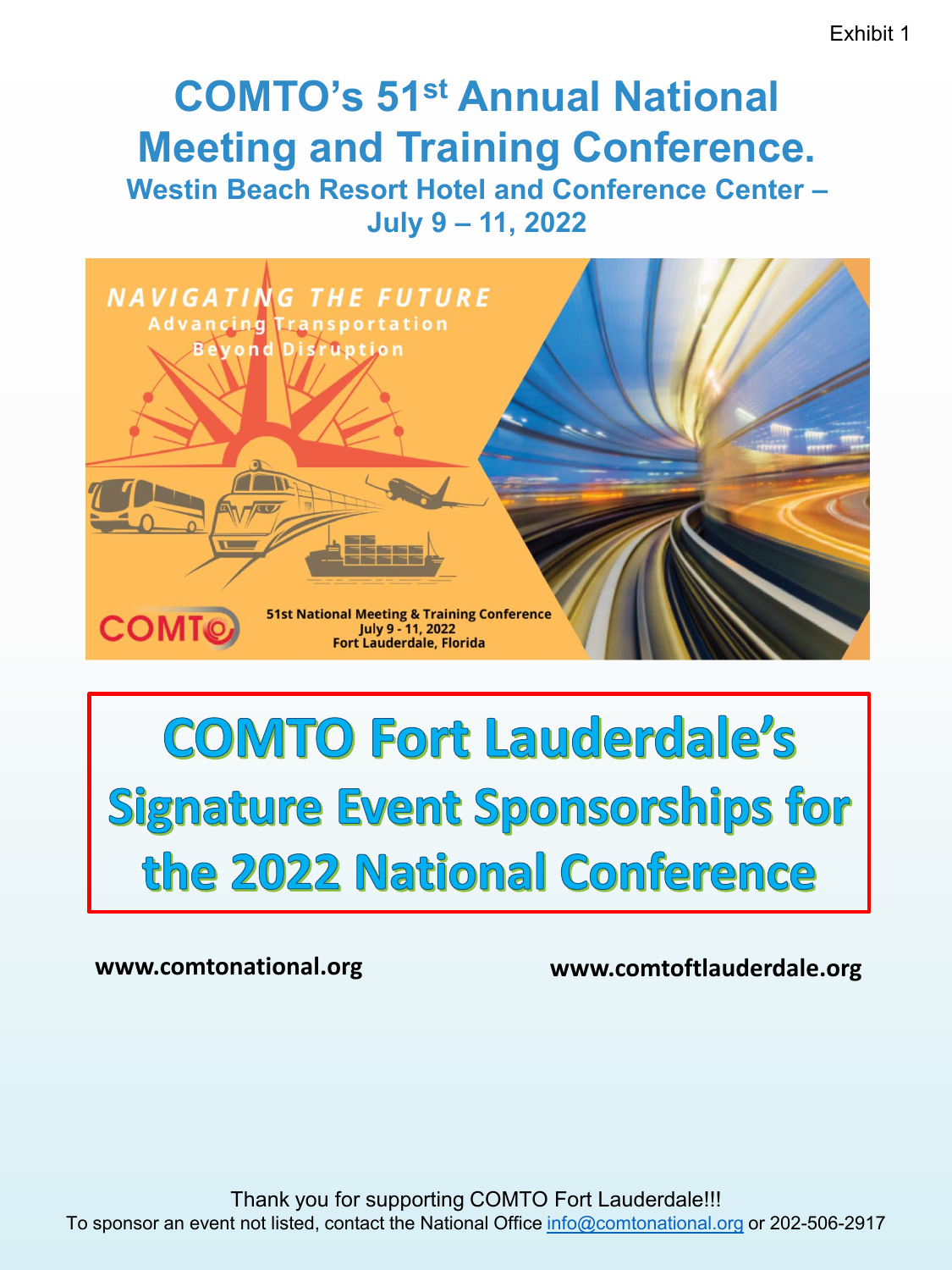**COMTO's 51st Annual National Meeting and Training Conference. Westin Beach Resort Hotel and Conference Center July 9 – 11, 2022**



# **SIGNATURE EVENTS: Golf Tournament, G.A.M. Youth Symposium, Welcome Reception and Epic Sunset Cruise II**

# **Qty Available Signature Event Sponsors**

#### **Platinum "Wow" Sponsors 1 \$50,000**

Opportunity to Speak at two Signature Event of Sponsor's choosing. Benefits: 4 tickets to Golf Tournament, 4 tickets to the Signature Epic Boat Cruise II, and 4 Tickets to the 51 NMTC plus branding at all four Signature Events hosted by COMTO Fort Lauderdale.

#### **Gold "Navigating the Future" Sponsors 4 \$25,000**

Opportunity to Speak at the Signature Event of Sponsor's choosing. Benefits: 4 tickets to Golf Tournament, 2 tickets to the Signature Epic Boat Cruise II and 2 Tickets to the 51 NMTC.

#### **Silver "Make A Splash" Sponsors 4 \$15,000**

Benefits: 2 tickets to Golf Tournament, 2 tickets to the Signature Epic Boat Cruise II and 2 Tickets to the 51 NMTC.

### **Bronze "Influencer" Sponsors**

# **4 \$10,000**

Benefits: 2 tickets to the Signature Epic Boat Cruise II and 2 Tickets to the 51 NMTC.

# **All Signature Event Sponsors Will Receive The Following:**

Listed as Sponsor (by level) for all Signature Events; Advertisement on all event collateral; and Opportunity to provide swag material for all signature events.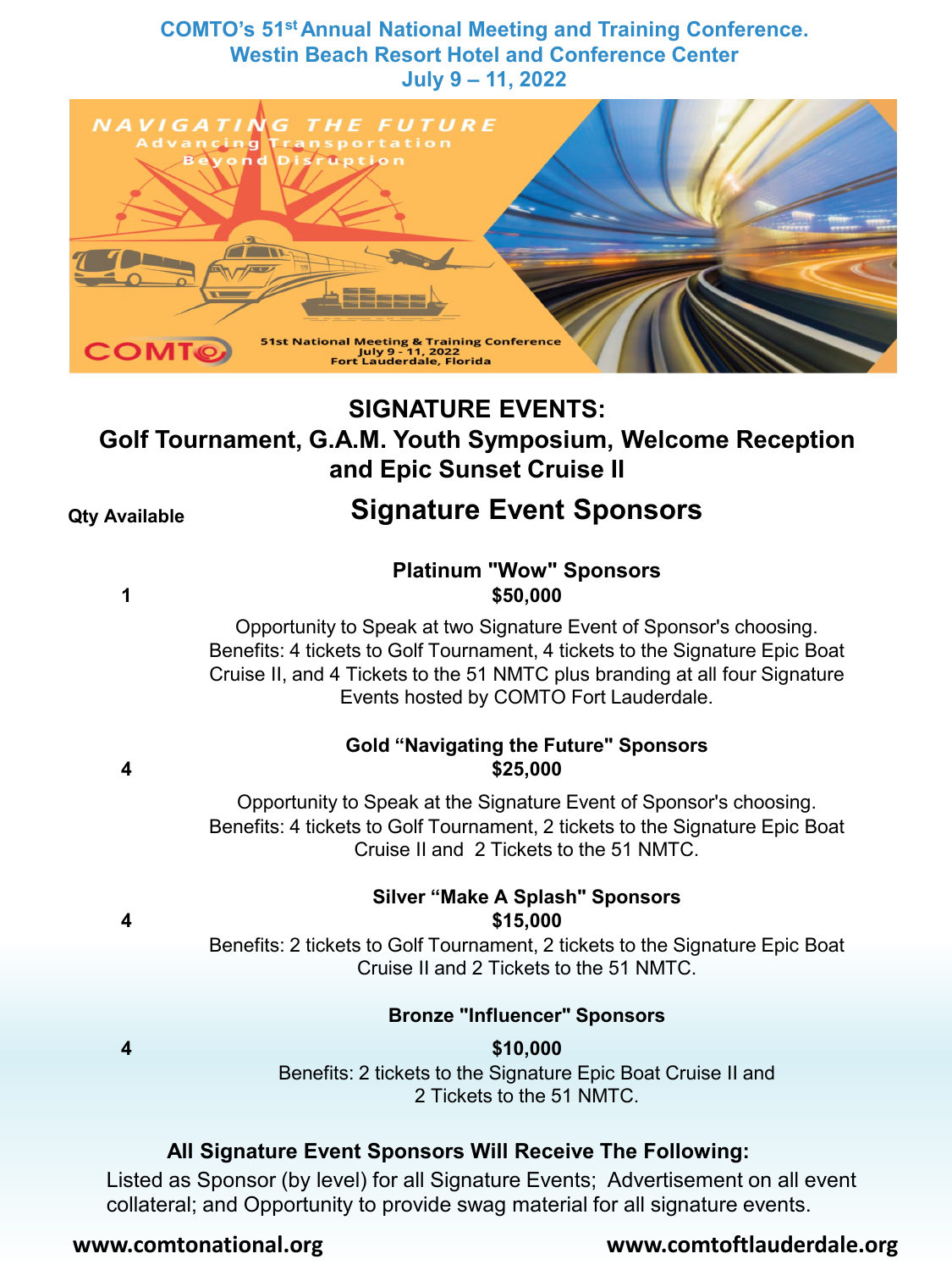**COMTO's 51st Annual National Meeting and Training Conference. Westin Beach Resort and Conference Center July 9 – 11, 2022**

| <b>COMTO</b>            | <b>NAVIGATING THE FUTURE</b><br>ncing Transportation<br>yond Disruption<br><b>51st National Meeting &amp; Training Conference</b><br>July 9 - 11, 2022<br>Fort Lauderdale, Florida                                                                                                                       |                         | <b>SIGNATURE EVENTS:</b><br><b>Golf Tournament</b><br><b>G.A.M. Youth Symposium</b><br><b>Welcome Reception</b><br>and Epic Sunset Cruise II. |
|-------------------------|----------------------------------------------------------------------------------------------------------------------------------------------------------------------------------------------------------------------------------------------------------------------------------------------------------|-------------------------|-----------------------------------------------------------------------------------------------------------------------------------------------|
| Qty<br><b>Available</b> | <b>Featured Event Sponsors</b>                                                                                                                                                                                                                                                                           | Qty<br><b>Available</b> | <b>Featured Event Sponsors</b>                                                                                                                |
| 1                       | <b>Luncheon Sponsors</b><br>(G.A.M. Youth Symposium)<br>\$7,500                                                                                                                                                                                                                                          | 1                       | <b>Award Sponsor</b><br>(Golf Tournament)<br>\$7,000                                                                                          |
| 1                       | <b>Shirt Sponsors</b><br>(G.A.M. Youth Symposium)<br>\$5,500                                                                                                                                                                                                                                             | $\mathbf{2}$            | <b>Entertainment Sponsors</b><br>(Golf Tournament, or G.A.M. Youth Symposium)                                                                 |
| $\overline{2}$          | <b>Breakfast Sponsors</b><br>(G.A.M. Youth Symposium, Volunteer Room)                                                                                                                                                                                                                                    |                         | \$5,000                                                                                                                                       |
|                         | \$4,000                                                                                                                                                                                                                                                                                                  | <b>Sold Out</b>         | <b>Cart Sponsor</b><br>(Golf Tournament)                                                                                                      |
| 1                       | <b>Bag Sponsors</b><br>(G.A.M. Youth Symposium)                                                                                                                                                                                                                                                          |                         | \$3,500                                                                                                                                       |
|                         | \$2,500                                                                                                                                                                                                                                                                                                  |                         | <b>Tee/ Hole Sponsors</b><br>(Golf Tournament - 3 Holes per Sponsorship)                                                                      |
| $\overline{7}$          | <b>Snack Sponsors</b><br>(Golf, Hospitality Suite, G.A.M. Youth Symposium<br>& Volunteer Room)                                                                                                                                                                                                           |                         | \$1,000                                                                                                                                       |
|                         | \$500                                                                                                                                                                                                                                                                                                    |                         |                                                                                                                                               |
|                         | Thank you for supporting COMTO Fort Lauderdale!!!<br>To sponsor an event not listed, contact the National Office info@comtonational.org or 202-506-2917<br>All Signature Event Sponsors will receive the following:<br>Listed as Sponsor (by level) for all Signature Events; Advertisement on all event |                         |                                                                                                                                               |

collateral; and Opportunity to provide swag material for all signature events.

**Date of Last update: April 27, 2022**